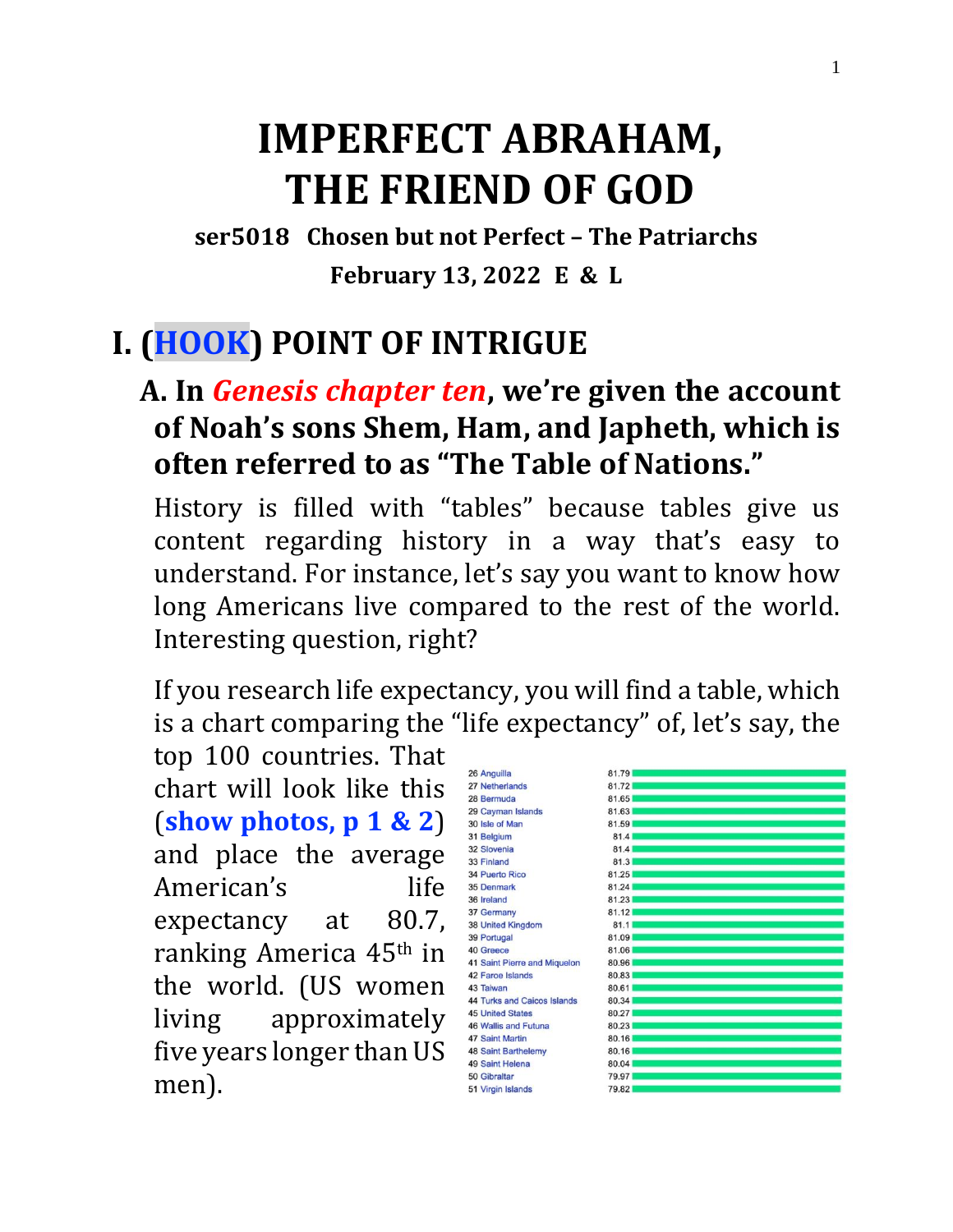The Bible gives more time to Shem than his brothers because it is from Shem, that the Israelite nation and Messiah will come.

| Submit<br>Top 100 $\sim$<br>Demographics: Life expectancy at birth<br>v |                                  |  |
|-------------------------------------------------------------------------|----------------------------------|--|
| <b>Rank Country</b>                                                     | Life expectancy at birth (years) |  |
| 1 Monaco                                                                | 89.27                            |  |
| 2 Japan                                                                 | 86.02                            |  |
| 3 Singapore                                                             | 85.98                            |  |
| 4 Macau                                                                 | 84.62                            |  |
| 5 San Marino                                                            | 83.49                            |  |
| 6 Canada                                                                | 83.43                            |  |
| 7 Iceland                                                               | 83.25                            |  |
| 8 Hong Kong                                                             | 83.22                            |  |
| 9 Andorra                                                               | 83.03                            |  |
| 10 Israel                                                               | 82.96                            |  |
| 11 Switzerland                                                          | 82.84                            |  |
| <b>12 Guernsey</b>                                                      | 82.82                            |  |
| 13 Malta                                                                | 82.8                             |  |
| <b>14 Australia</b>                                                     | 82.69                            |  |
| 15 Korea, South                                                         | 82.57                            |  |
| 16 Luxembourg                                                           | 82.56                            |  |
| 17 Italy                                                                | 82.51                            |  |
| 18 Sweden                                                               | 82.38                            |  |
| 19 France                                                               | 82.19                            |  |
| 20 Jersey                                                               | 82.19                            |  |
| 21 Liechtenstein                                                        | 82.17                            |  |
| 22 Norway                                                               | 82.13                            |  |
| 23 New Zealand                                                          | 82.13                            |  |
| 24 Spain                                                                | 82.01                            |  |
| 25 Austria                                                              | 81.86                            |  |

Moving on to *Genesis 11,* we are given the account of Terah, the father of Abram. (Abram's name is not changed to Abraham until Genesis Chapter 17, when God establishes, with Abram, "The Covenant of Circumcision."

- **1.** Abram means "exalted father."
- **2.** Abraham means "father of multitudes."

#### *Genesis 11: 27-32*

**<sup>27</sup>**This *is* the genealogy of Terah: Terah begot Abram, Nahor, and Haran. Haran begot Lot. **<sup>28</sup>**And Haran died before his father Terah in his native land, in Ur of the Chaldeans. **<sup>29</sup>**Then Abram and Nahor took wives: the name of Abram's wife *was* Sarai,[\[e\]](https://www.biblegateway.com/passage/?search=Genesis%2011&version=NKJV#fen-NKJV-296e) and the name of Nahor's wife, Milcah, the daughter of Haran, the father of Milcah and the father of Iscah. **<sup>30</sup>**But Sarai was barren; she had no child.

**<sup>31</sup>**And Terah took his son Abram and his grandson Lot, the son of Haran, and his daughter-in-law Sarai, his son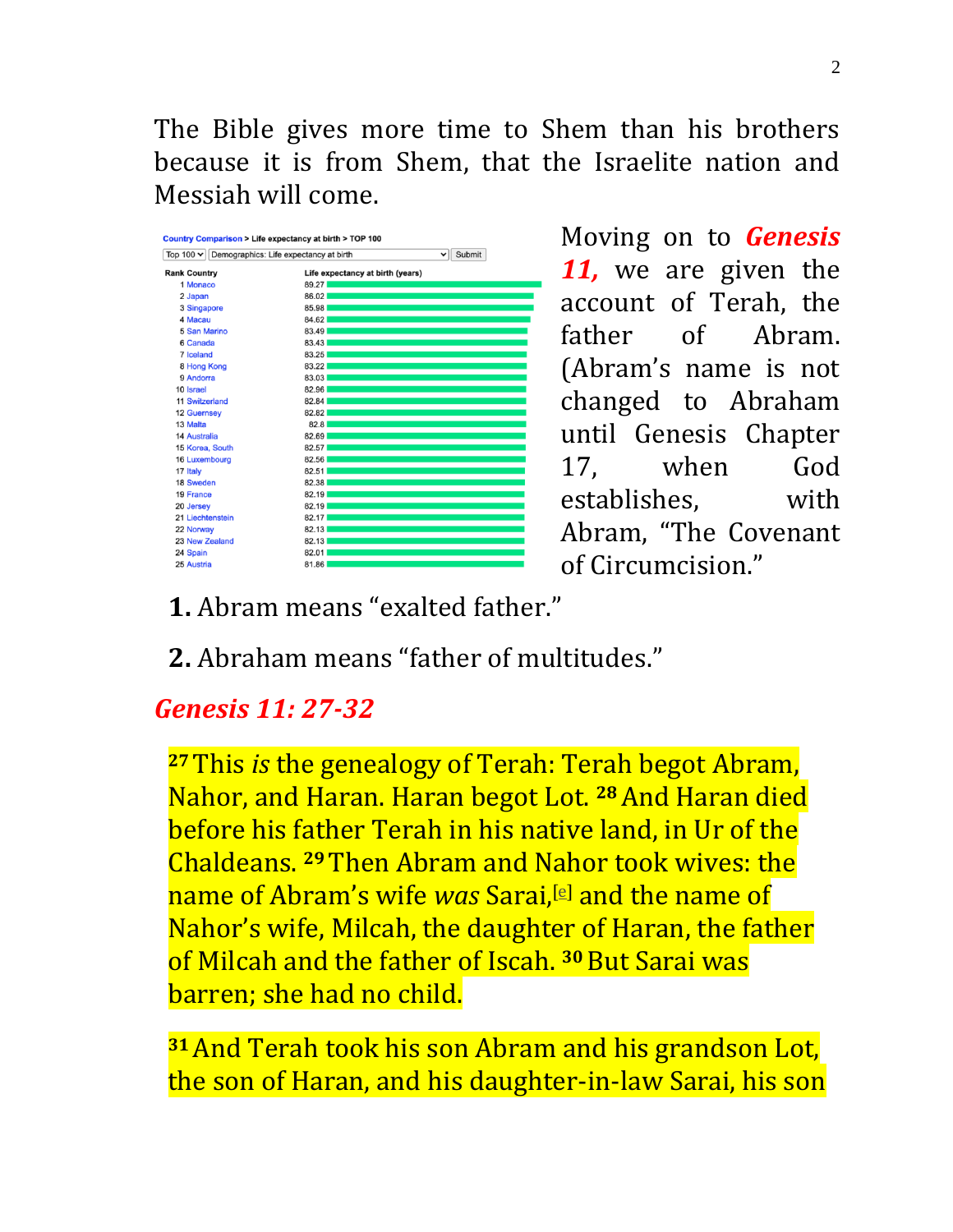Abram's wife, and they went out with them from Ur of the Chaldeans to go to the land of Canaan; and they came to Haran and dwelt there. **<sup>32</sup>** So the days of Terah were two hundred and five years, and Terah died in Haran.

## **B. The first ten chapters of Genesis appears to be history compressed because it covers 2000 years.**

In comparison, the next 39 chapters of Genesis cover 350 years. Those 350 years give us the lives of Abraham, Isaac, Jacob, and Joseph. And 12 of those chapters specifically address the life of Abraham. Hang in there! We're getting to our destination.

Frequently, the Bible refers to Abraham as "the friend of God," and identifies the I AM as "the God of Abraham."

*NOTE!* I would say that's a pretty honorable title, wouldn't you?

# **II. (BOOK) WHY ABRAHAM?**

#### **A. Out of the millions of people on earth at the time of Abraham, why him.**

Why did God choose Abram?

*NOTE***:** Contrary to the voices of evolution, God does nothing by random selection. The Bible tells us even the casting of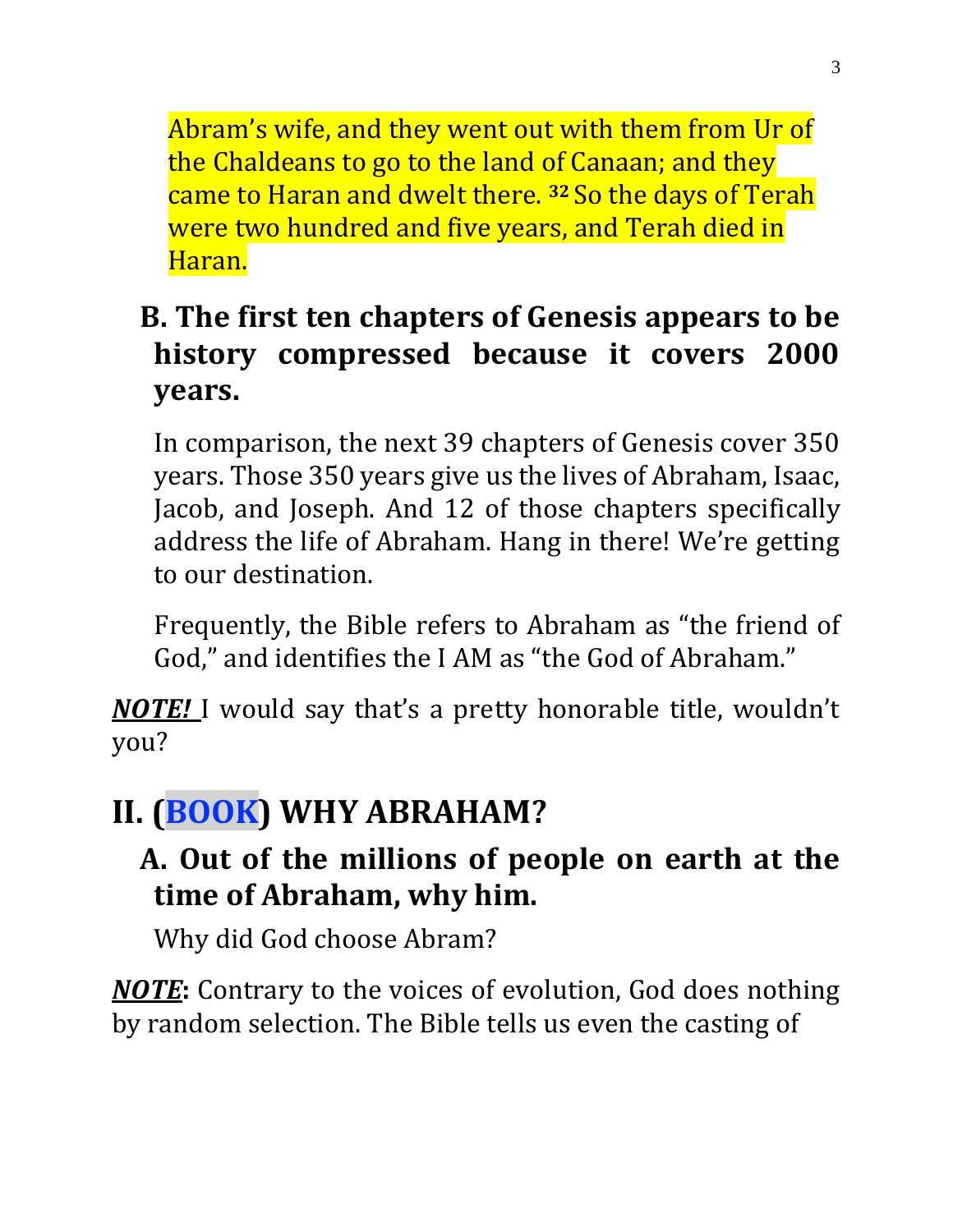lot is not decided by choice when laid on the "altar of His will." *The Living Bible* puts it this way, "We toss the coin, but it is the LORD who controls its decision" (*Proverbs 16:33*).

Why did God choose Abram? The same reason why God chose:

Noah Sarah **Jacob** Moses.

Let me give you a hint as to *why* God chose Abram and Sarah, **with all of their imperfections,** and everyone else named in *Hebrews chapter 11*—and so many more:

*Hebrews 11: 24-29*

**<sup>24</sup>**By faith Moses, when he became of age, refused to be called the son of Pharaoh's daughter, **<sup>25</sup>** choosing rather to suffer affliction with the people of God than to enjoy the [\[g\]](https://www.biblegateway.com/passage/?search=hebrews+11&version=NKJV#fen-NKJV-30198g)passing pleasures of sin, **<sup>26</sup>** esteeming the [\[h\]](https://www.biblegateway.com/passage/?search=hebrews+11&version=NKJV#fen-NKJV-30199h)reproach of Christ greater riches than the treasures [\[i\]](https://www.biblegateway.com/passage/?search=hebrews+11&version=NKJV#fen-NKJV-30199i) in Egypt; for he looked to the reward.

**<sup>27</sup>**By faith he forsook Egypt, not fearing the wrath of the king; for he endured as seeing Him who is invisible. **<sup>28</sup>**By faith he kept the Passover and the sprinkling of blood, lest he who destroyed the firstborn should touch them.

**(Press the save button and let's move on.)**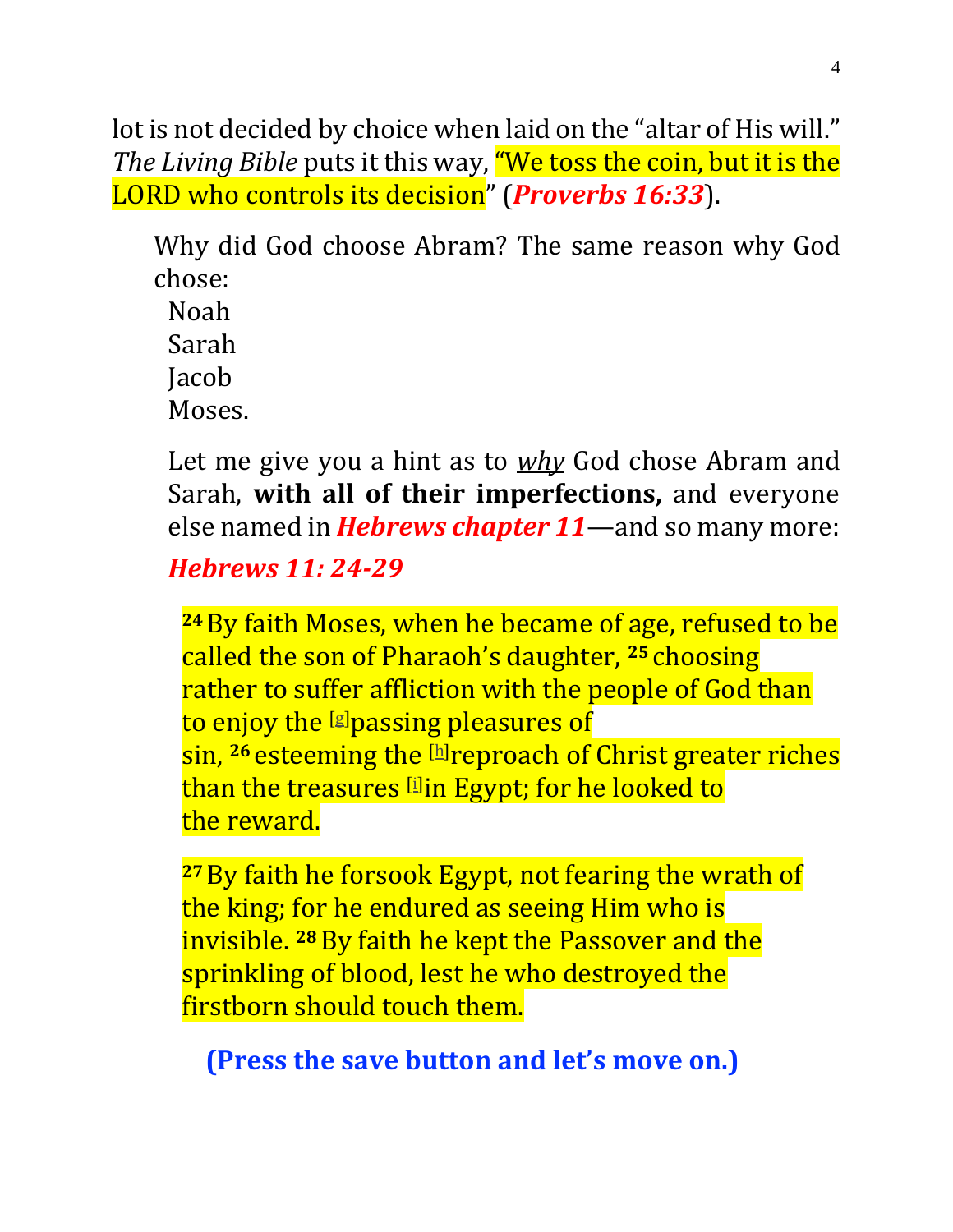Rahab Deborah Jael David Josiah Elijah Elisha Daniel Malachi John the Baptizer Joseph Mary Paul Peter and the list goes on.

Not unlike today, none of these men and women lived in circumstances that were righteously ideal.

**1.** Noah lived in an age of such wickedness that God destroyed the earth with a flood.

**2.** Abram's father lived in an age of wickedness and idolatry. *Joshua 24:2* tells us that Abraham's father worshiped "other gods."

# **B. (LOOK) Why did God choose Abram?**

**1.** Because Abram's heart revealed an attitude of faith and a desire for the One True God. The Bible says, "for without faith it is impossible to please God."

**2.** The Bible says, "Noah found grace in the eyes of the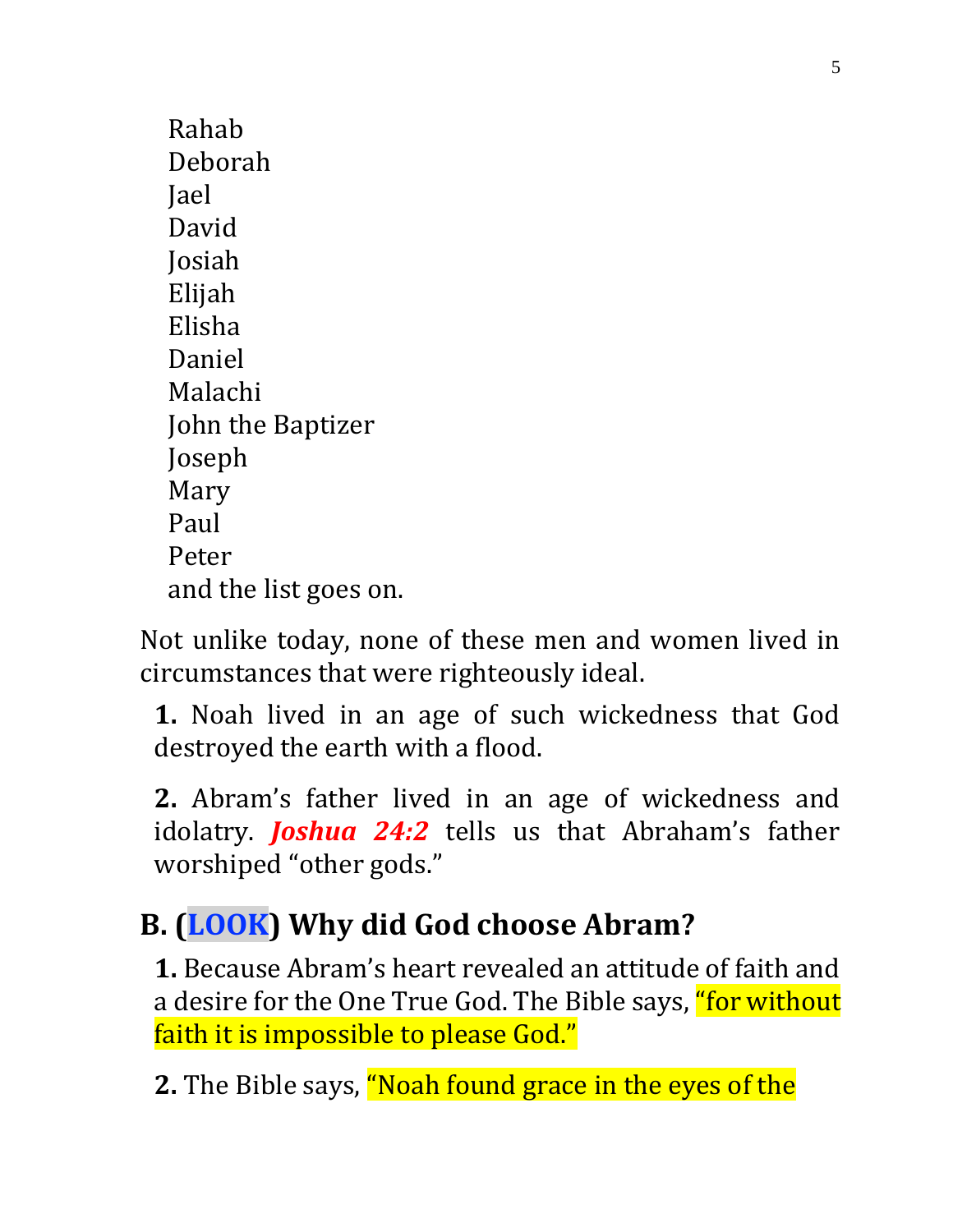LORD." Why? "By faith ... he prepared an ark for the saving of his household" (*Hebrews 11:7*).

**3** The Bible says, "By faith, the prostitute Rahab did not perish with those who did not believe [because] she received the spies" (*Hebrews 11:31*).

## **C. Why did God choose Noah, Abraham, Sarah, and Rahab?**

Because even though surrounded by a people of wickedness and idolatry, they sought a God bigger than the fake gods and fake religions created by man's own imagination and hands. And God promises, **"Those who** seek Me find Me" (*1 Chronicles 28:9, 2 Chronicles 15:2*).

**D. There is one other BIG reason why God chose Abraham, Moses, Rahab, and everyone else found in the Book, and those not found in the Book—that is, men and women of faith after our Holy Bible was completed.**

They were not only people who believed; they were people of action. James, the brother of our Lord, said, "Faith by itself, if it does not have works is dead" (James 2:17).

**E. Every person God has ever used—righteous or unrighteous, close to perfection or flawed, was chosen because they were people who put their faith in action.**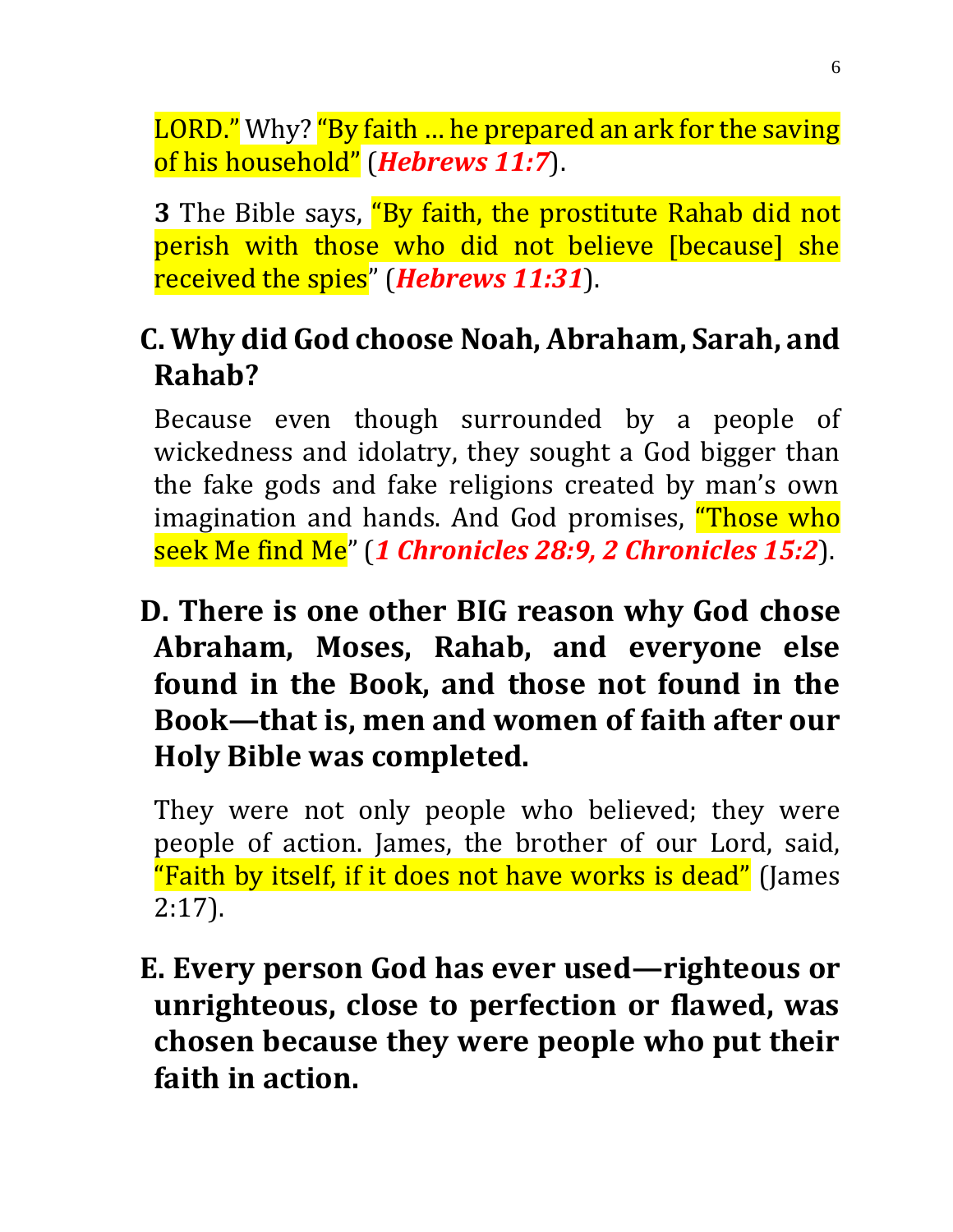*Noah* – Got drunk and was sodomized.

*Abraham—*refused to leave his parents when asked by God to do so, thereby delaying God's plan by 15 years*.*

*Sarah*- Was jealous of Hagar and treated her meanly; laughed when she heard God tell Abram that she would have a child at 90 years of age.

*Jacob*—was a weasel, cheating his brother out of his birthright and blessing.

*Moses*—was a murderer and blasphemed the word of God in public

*WHEW!* There is hope for all of us. And the church said, "Amen!"

*Rahab* – was a prostitute.

*David* – was a murderer, adulterer, and an accomplice to a man's drunkenness.

*Josiah* – was killed in battle because he wouldn't listen to the LORD's warning.

*Elijah*—suffered deep states of depression, wanting to die because Jezebel threatened to take his life.

*John the Baptizer*—doubted if his cousin was the Christ because his head was on the block.

*Peter*—denied Christ publicly three times.

And the list goes on.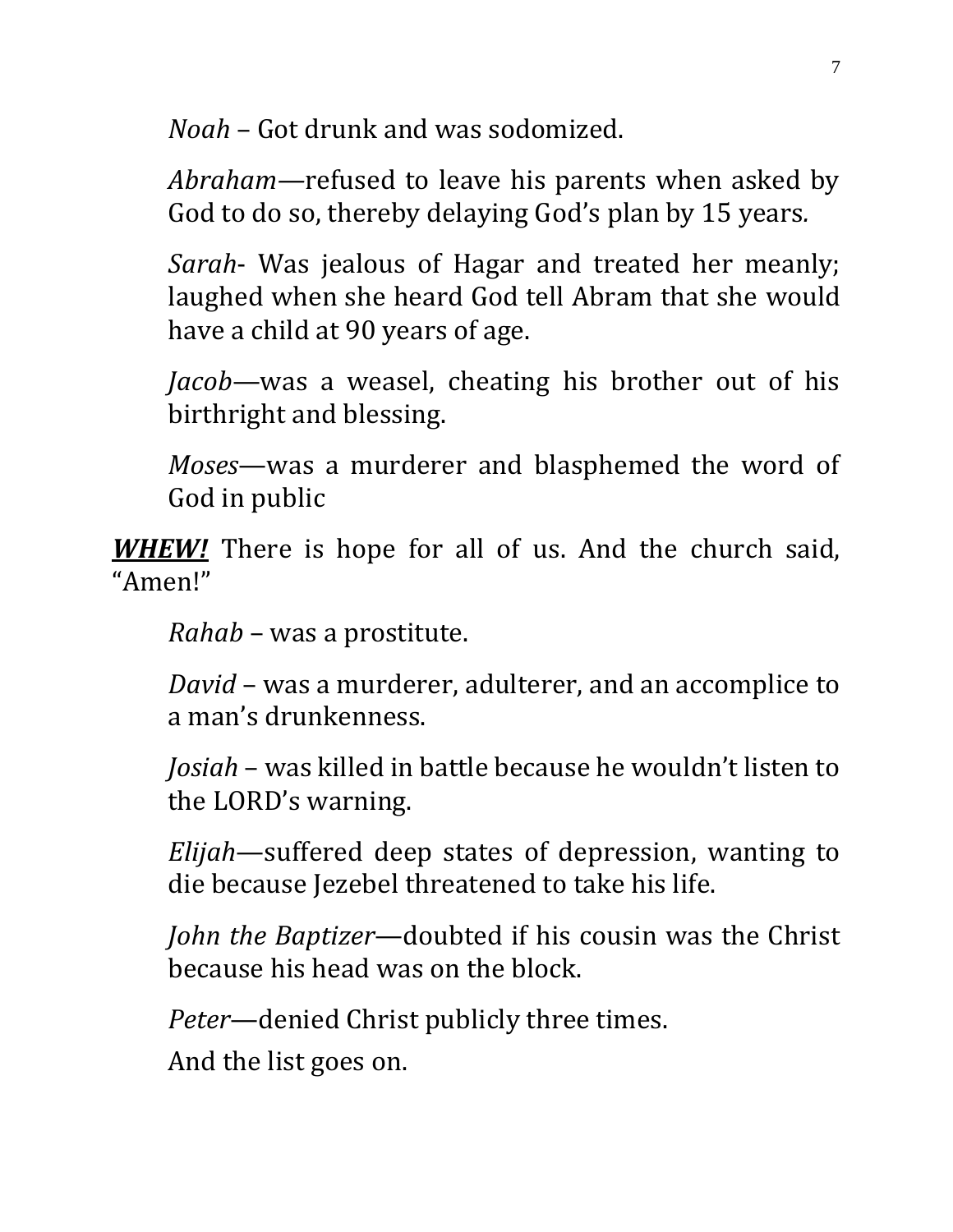*NOTE!* Could that be one reason why Jesus said to pray, "Forgive us our trespasses as we forgive those who have trespassed against us." (*Matthew 6:12*) By the way, FORGIVENESS is far more than words; it is an ACTION.

## **III. BECAUSE FAITH IS AN ACTION, GOD WILL TEST IT.**

- **A. If we were to visit EVERYONE listed in God's Hall of Faith, we would find that in every instance, each man's and each woman's faith was tested.**
	- **1.** Noah—faced critics for 100 years.
	- **2.** Sarah—faced childbearing at 90 years of age.
	- **3.** Jacob—faced his brother whose last words he heard were, "After my parents are dead, I'm going to kill my brother, Jacob."
	- **4.** Rehab—faced the wrath of the king of Jericho.
	- **5.** Moses—faced the stoning committee more times than we could imagine.
	- **6.** Shadrack, Meshack, and Abednego—faced a burning furnace.
	- **7.** Daniel—faced a lion's den.
	- **8.** Abraham—faced conflict with his nephew Lot; waged war against five kings with 300 men; faced the challenge of believing for a child at 99 years of age. But Abraham's biggest challenge was when he had to put his only son, from the wife of his youth, Sarah, on the altar of death.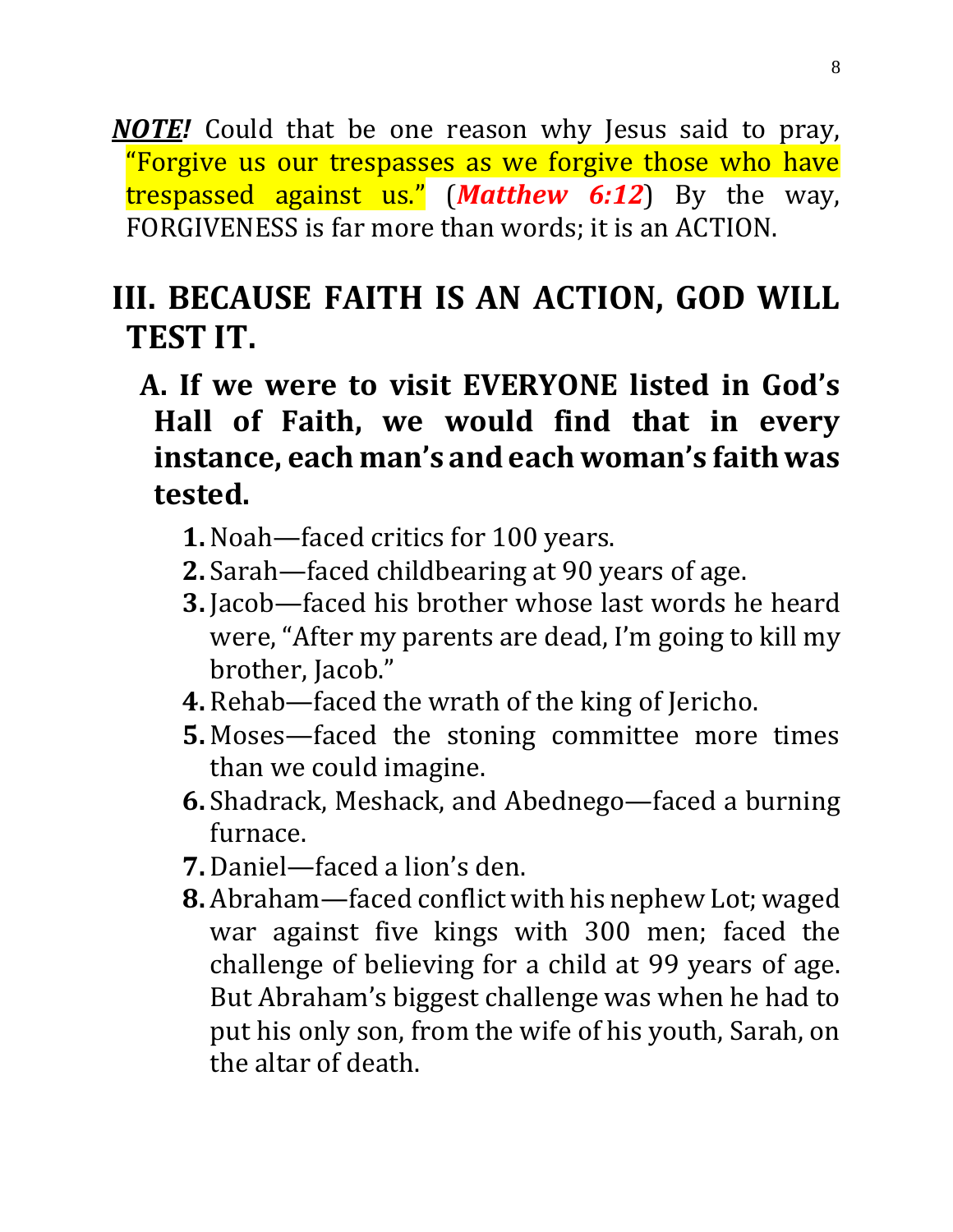#### **(Super Book video clip of Isaac on the altar. 3.7 minutes)**

You get the picture, right? Faith must be tested. Because when faith is tested, your purpose, value, promise, and potential are put through the fire, for without the fire, the reason for which you are CALLED is not REFINED.

*ILLUSTRATION*: I know a man who loved anything to do with wealth building—commodities, stocks, mutual funds, etc. At a young age, he got the wind knocked out of his sails, and the boat capsized. But he stayed on course. "Faith is the substance of things hoped for the evidence of things not seen"(*Hebrews 11:1*). Today, he has developed a self-trading app that teaches people young and old worldwide how to build wealth to help others (particularly those less fortunate) and live debt-free. Only when we are refined by fire will our value, purpose, promise, and potential find God's plan.

#### **B. Listen to why God chose Abraham?**

(Again, it wasn't random selection or time and chance— God's choice was deliberate and with purpose.)

**<sup>17</sup>**And the LORD said, "Shall I hide from Abraham what I am doing, **<sup>18</sup>** since Abraham shall indeed become a great and mighty nation, and all the nations of the earth shall be blessed through him? **<sup>19</sup> For I have known him (NLT—singled him out), in order that he may command his children and his household after him, to keep the way of the LORD, to do what is right and just. Then the LORD may do for Abraham all that He has promised him. (***Genesis 18:17-19***)**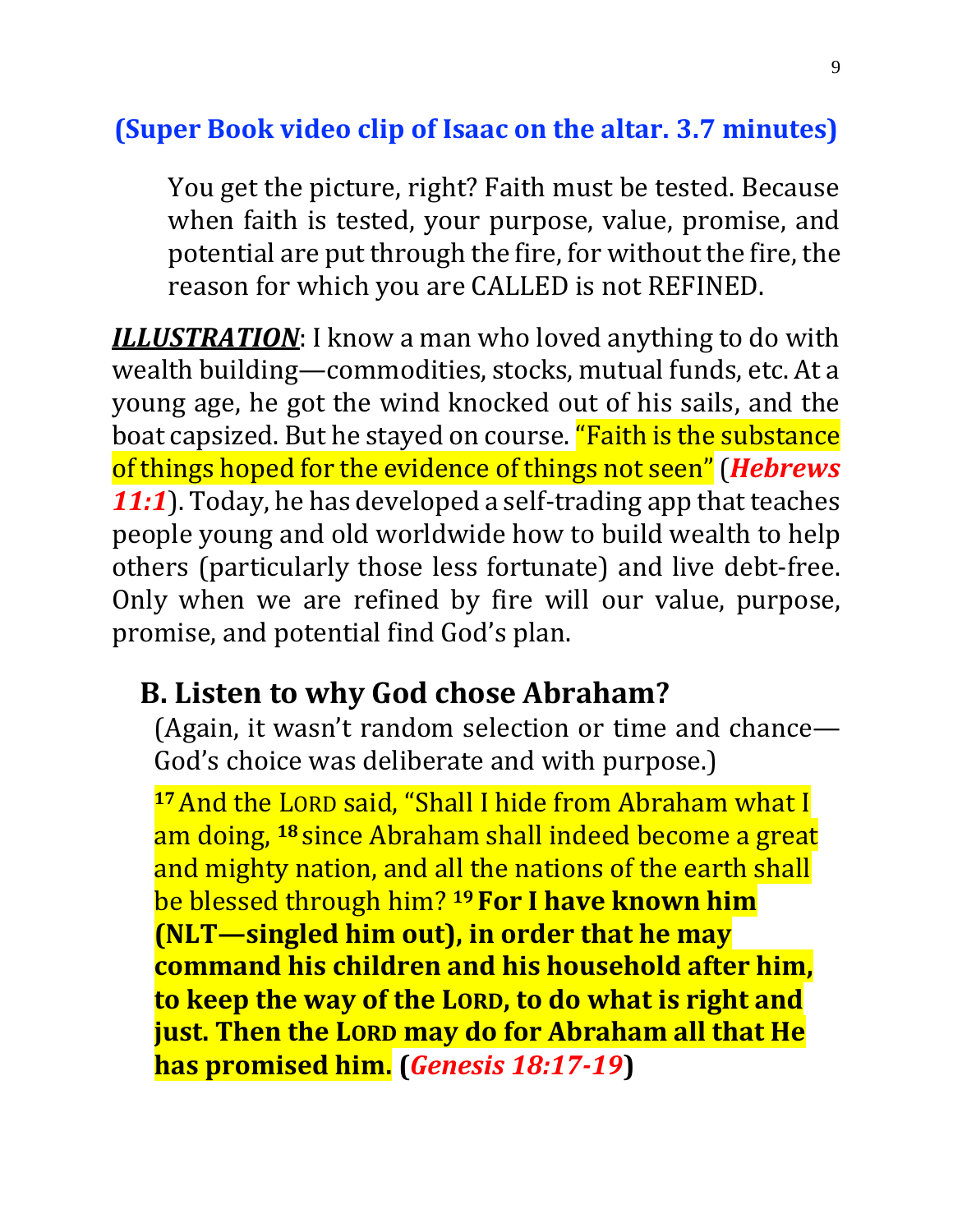## **C. (TOOK) God's calling is always bigger than "us."**

- 1. His calling to Abraham wasn't about Abraham, only; it was about blessing nations and teaching righteousness and justice until Jesus reigns forever and ever.
- 2. The Father's calling upon the life of His Son, Jesus, was not just about Jesus; it was about redeeming a lost and sinful world.
- 3. God's calling upon your life isn't just about you; it's about what will follow you into eternity.
- 4. Like Abraham, your life has value, purpose, promise, and potential, as it unfolds in accordance to God's eternal plan. And, for that to happen requires obedience. [**R**]

## **D. (TOOK-2) Walking in obedience is the key to pleasing God and reaping the prosperity He promises to all.**

- 1. It took Abraham 37 years to learn the value of IMMEDIATE obedience. (That's a sermon in itself.)
- 2. Let's ask a question: Where are you walking in delayed obedience or, more strongly put, DISobedience?
- 3. Enter into the joy of the LORD; obey today.

*ILLUSTRATION:* Last Sunday, after the 11:15 service, a lady came up to me and said, "When you give the Invitation, you should give people the opportunity to recommit their lives to Christ. The pandemic has knocked me off the track; today, I